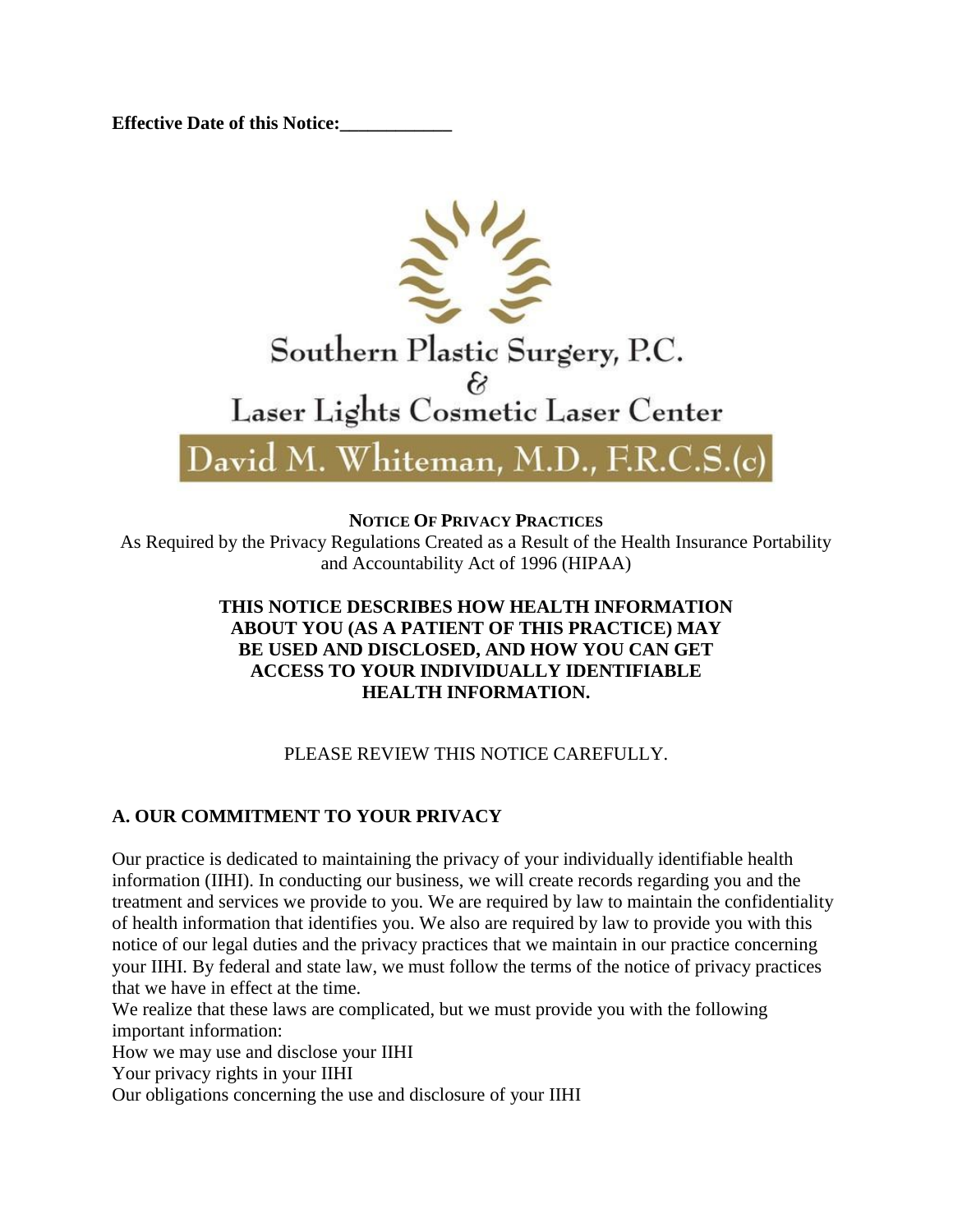**Effective Date of this Notice:** 

**The terms of this notice apply to all records containing your IIHI that are created or retained by our practice. We reserve the right to revise or amend this Notice of Privacy Practices. Any revision or amendment to this notice will be effective for all of your records that our practice has created or maintained in the past, and for any of your records that we may create or maintain in the future. Our practice will post a copy of our current Notice in our offices in a visible location at all times, and you may request a copy of our most current Notice at any time.**

## **B. IF YOU HAVE QUESTIONS ABOUT THIS NOTICE, PLEASE CONTACT:**

Jacqueline Madison, Practice Administrator (770) 622-9100

### **C. WE MAY USE AND DISCLOSE YOUR INDIVIDUALLY IDENTIFIABLE HEALTH INFORMATION (IIHI) IN THE FOLLOWING WAYS**

The following categories describe the different ways in which we may use and disclose your IIHI.

**1. Treatment**. Our practice may use your IIHI to treat you. For example, we may ask you to have laboratory tests (such as blood or urine tests), and we may use the results to help us reach a diagnosis. We might use your IIHI in order to write a prescription for you, or we might disclose your IIHI to a pharmacy when we order a prescription for you. Many of the people who work for our practice – including, but not limited to, our doctors and nurses – may use or disclose your IIHI in order to treat you or to assist others in your treatment. Additionally, we may disclose your IIHI to others who may assist in your care, such as your spouse, children or parents. Finally, we may also disclose your IIHI to other health care providers for purposes related to your treatment.

**2. Payment**. Our practice may use and disclose your IIHI in order to bill and collect payment for the services and items you may receive from us. For example, we may contact your health insurer to certify that you are eligible for benefits (and for what range of benefits), and we may provide your insurer with details regarding your treatment to determine if your insurer will cover, or pay for, your treatment. We also may use and disclose your IIHI to obtain payment from third parties that may be responsible for such costs, such as family members. Also, we may use your IIHI to bill you directly for services and items. We may disclose your IIHI to other health care providers and entities to assist in their billing and collection efforts.

**3. Health Care Operations**. Our practice may use and disclose your IIHI to operate our business. As examples of the ways in which we may use and disclose your information for our operations, our practice may use your IIHI to evaluate the quality of care you received from us, or to conduct cost-management and business planning activities for our practice. We may disclose your IIHI to other health care providers and entities to assist in their health care operations.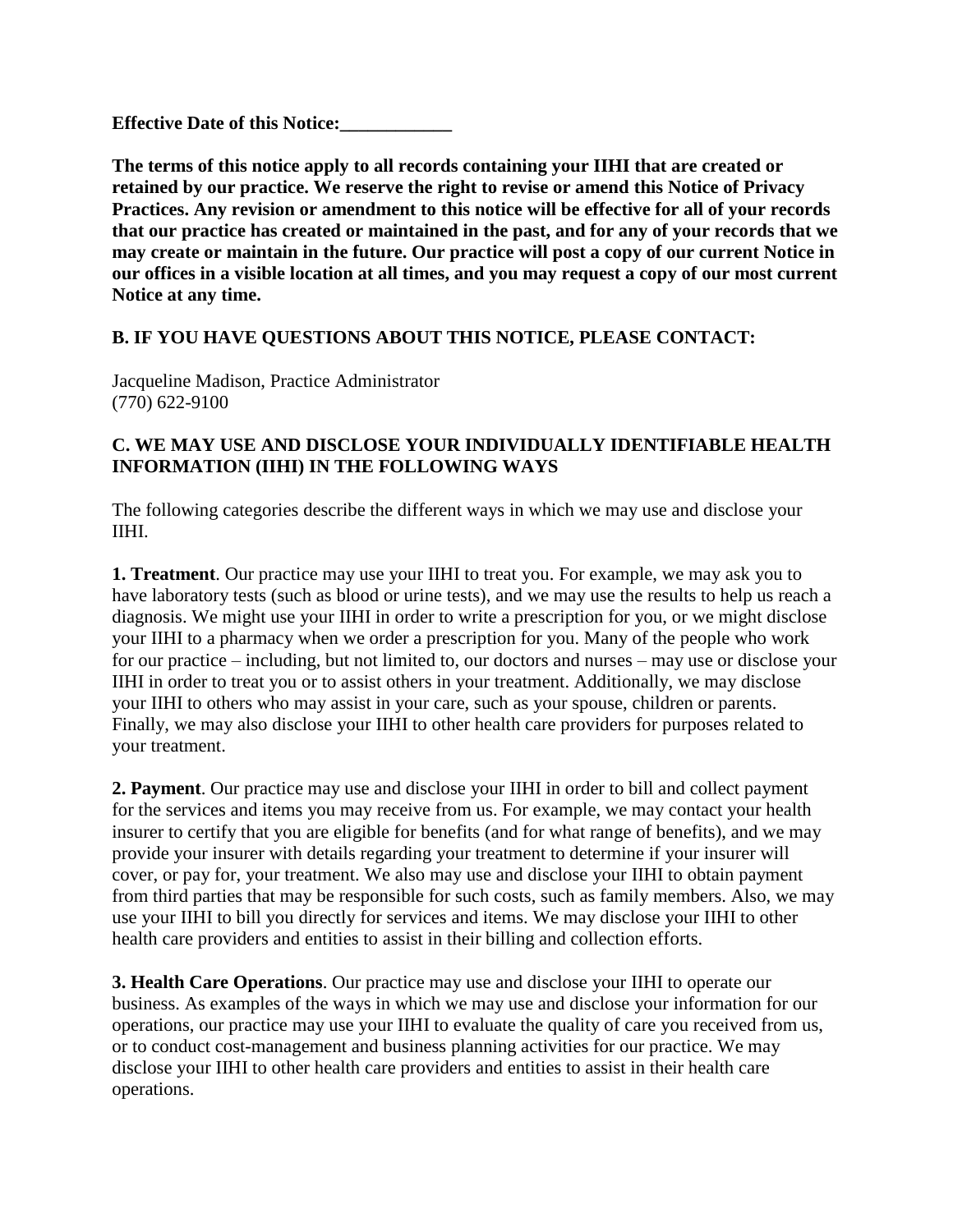## **OPTIONAL:**

**4. Appointment Reminders**. Our practice may use and disclose your IIHI to contact you and remind you of an appointment.

### **OPTIONAL:**

**5. Treatment Options**. Our practice may use and disclose your IIHI to inform you of potential treatment options or alternatives.

### **OPTIONAL:**

**6. Health-Related Benefits and Services**. Our practice may use and disclose your IIHI to inform you of health-related benefits or services that may be of interest to you.

### **OPTIONAL:**

**7. Release of Information to Family/Friends**. Our practice may release your IIHI to a friend or family member that is involved in your care, or who assists in taking care of you. For example, a parent or guardian may ask that a babysitter take their child to the pediatrician's office for treatment of a cold. In this example, the babysitter may have access to this child's medical information.

**8. Disclosures Required By Law**. Our practice will use and disclose your IIHI when we are required to do so by federal, state or local law.

### **D. USE AND DISCLOSURE OF YOUR IIHI IN CERTAIN SPECIAL CIRCUMSTANCES**

The following categories describe unique scenarios in which we may use or disclose your identifiable health information:

**1. Public Health Risks**. Our practice may disclose your IIHI to public health authorities that are authorized by law to collect information for the purpose of:

maintaining vital records, such as births and deaths reporting child abuse or neglect preventing or controlling disease, injury or disability notifying a person regarding potential exposure to a communicable disease notifying a person regarding a potential risk for spreading or contracting a disease or condition reporting reactions to drugs or problems with products or devices notifying individuals if a product or device they may be using has been recalled notifying appropriate government agency(ies) and authority(ies) regarding the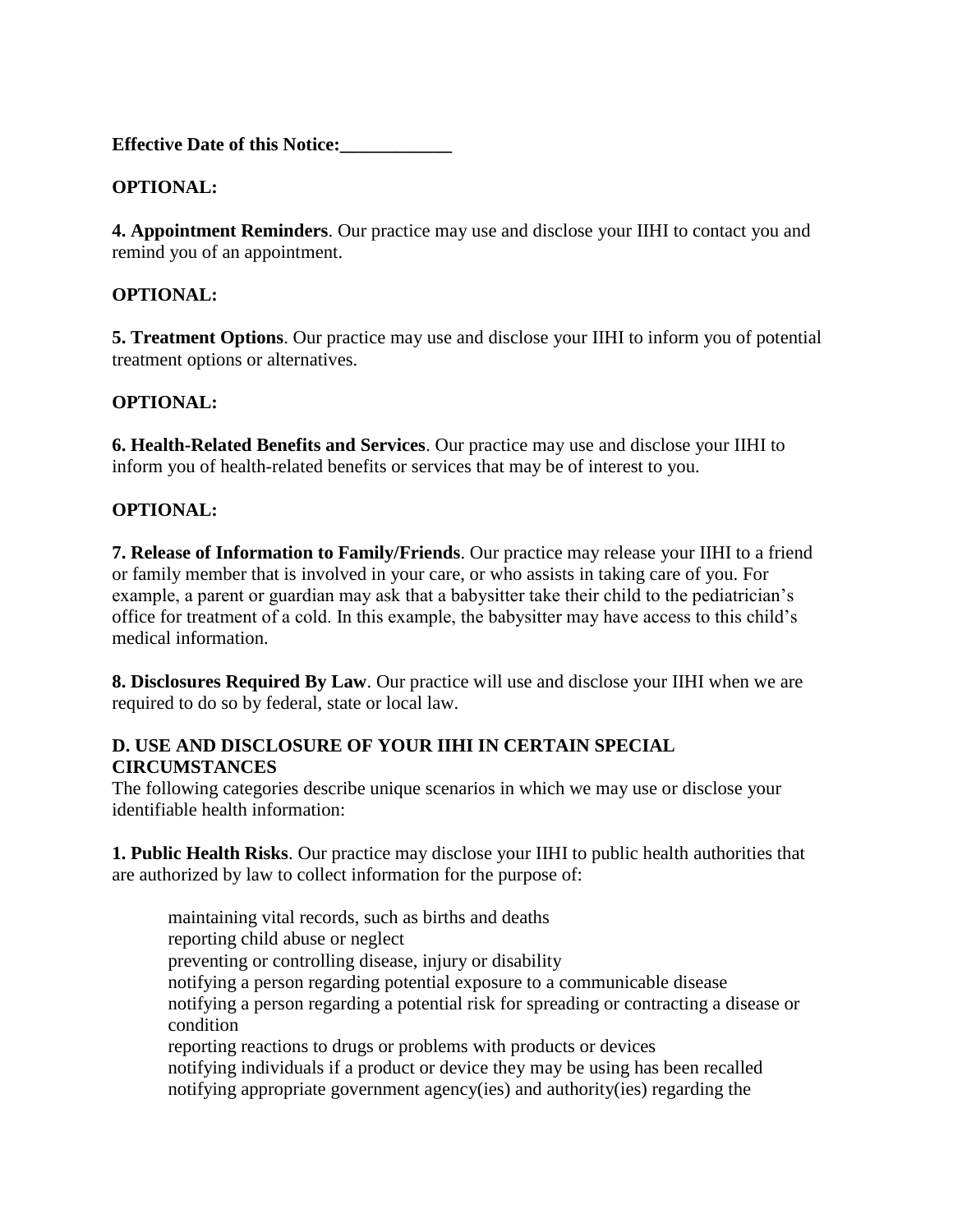potential abuse or neglect of an adult patient (including domestic violence); however, we will only disclose this information if the patient agrees or we are required or authorized by law to disclose this information notifying your employer under limited circumstances related primarily to workplace injury or illness or medical surveillance.

**2. Health Oversight Activities**. Our practice may disclose your IIHI to a health oversight agency for activities authorized by law. Oversight activities can include, for example, investigations, inspections, audits, surveys, licensure and disciplinary actions; civil, administrative, and criminal procedures or actions; or other activities necessary for the government to monitor government programs, compliance with civil rights laws and the health care system in general.

**3. Lawsuits and Similar Proceedings**. Our practice may use and disclose your IIHI in response to a court or administrative order if you are involved in a lawsuit or similar proceeding. We also may disclose your IIHI in response to a discovery request, subpoena, or other lawful process by another party involved in the dispute, but only if we have made an effort to inform you of the request or to obtain an order protecting the information the party has requested.

**4. Law Enforcement**. We may release IIHI if asked to do so by a law enforcement official: Regarding a crime victim in certain situations, if we are unable to obtain the person's agreement

Concerning a death we believe has resulted from criminal conduct Regarding criminal conduct at our offices

In response to a warrant, summons, court order, subpoena or similar legal process To identify/locate a suspect, material witness, fugitive or missing person In an emergency, to report a crime (including the location or victim(s) of the crime, or the description, identity or location of the perpetrator)

### **OPTIONAL:**

**5. Deceased Patients**. Our practice may release IIHI to a medical examiner or coroner to identify a deceased individual or to identify the cause of death. If necessary, we also may release information in order for funeral directors to perform their jobs.

### **OPTIONAL:**

**6. Organ and Tissue Donation**. Our practice may release your IIHI to organizations that handle organ, eye or tissue procurement or transplantation, including organ donation banks, as necessary to facilitate organ or tissue donation and transplantation if you are an organ donor.

### **OPTIONAL:**

**7. Research**. Our practice may use and disclose your IIHI for research purposes in certain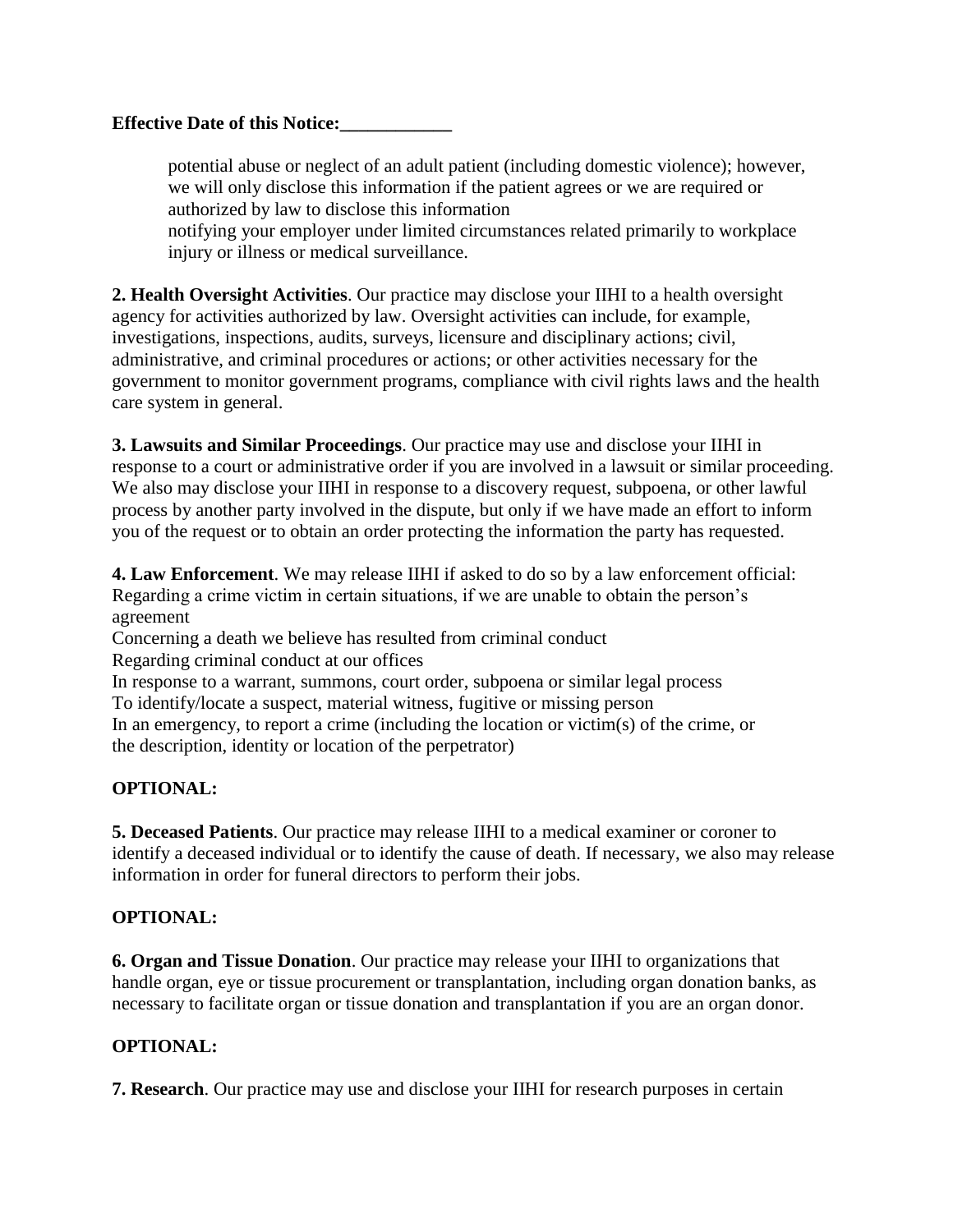limited circumstances. We will obtain your written authorization to use your IIHI for research

purposes except when Internal Review Board or Privacy Board has determined that the waiver of your authorization satisfies the following: (i) the use or disclosure involves no more than a minimal risk to your privacy based on the following: (A) an adequate plan to protect the identifiers from improper use and disclosure; (B) an adequate plan to destroy the identifiers at the earliest opportunity consistent with the research (unless there is a health or research justification for retaining the identifiers or such retention is otherwise required by law); and (C) adequate written assurances that the PHI will not be re-used or disclosed to any other person or entity (except as required by law) for authorized oversight of the research study, or for other research for which the use or disclosure would otherwise be permitted; (ii) the research could not practicably be conducted without the waiver; and (iii) the research could not practicably be conducted without access to and use of the PHI.

**8. Serious Threats to Health or Safety**. Our practice may use and disclose your IIHI when necessary to reduce or prevent a serious threat to your health and safety or the health and safety of another individual or the public. Under these circumstances, we will only make disclosures to a person or organization able to help prevent the threat.

**9. Military**. Our practice may disclose your IIHI if you are a member of U.S. or foreign military forces (including veterans) and if required by the appropriate authorities.

**10. National Security**. Our practice may disclose your IIHI to federal officials for intelligence and national security activities authorized by law. We also may disclose your IIHI to federal officials in order to protect the President, other officials or foreign heads of state, or to conduct investigations.

**11. Inmates**. Our practice may disclose your IIHI to correctional institutions or law enforcement officials if you are an inmate or under the custody of a law enforcement official. Disclosure for these purposes would be necessary: (a) for the institution to provide health care services to you, (b) for the safety and security of the institution, and/or (c) to protect your health and safety or the health and safety of other individuals.

**12. Workers' Compensation**. Our practice may release your IIHI for workers' compensation and similar programs.

### **E. YOUR RIGHTS REGARDING YOUR IIHI**

You have the following rights regarding the IIHI that we maintain about you:

**1. Confidential Communications**. You have the right to request that our practice communicate with you about your health and related issues in a particular manner or at a certain location. For instance, you may ask that we contact you at home, rather than work. In order to request a type of confidential communication, you must make a written request to **Jackie Madison, Practice Administrator, at (770) 622-9100 for further information** specifying the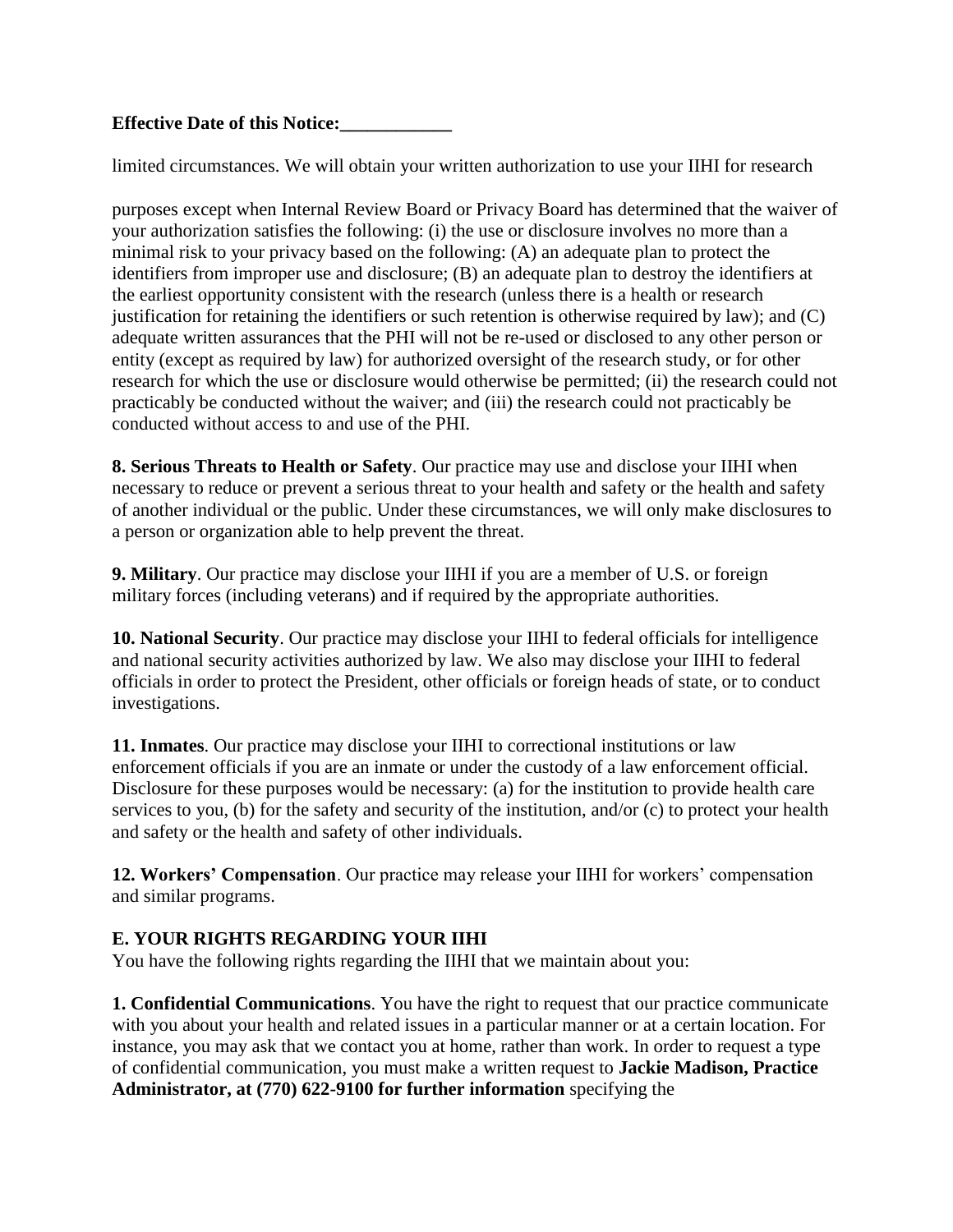requested method of contact, or the location where you wish to be contacted. Our practice will accommodate **reasonable** requests. You do not need to give a reason for your request.

**2. Requesting Restrictions**. You have the right to request a restriction in our use or disclosure of your IIHI for treatment, payment or health care operations. Additionally, you have the right to request that we restrict our disclosure of your IIHI to only certain individuals involved in your care or the payment for your care, such as family members and friends. **We are not required to agree to your request**; however, if we do agree, we are bound by our agreement except when otherwise required by law, in emergencies, or when the information is necessary to treat you. In order to request a restriction in our use or disclosure of your IIHI, you must make your request in writing to **Jackie Madison, Practice Administrator, at (770) 622-9100 for further information**. Your request must describe in a clear and concise fashion:

(a) the information you wish restricted;

(b) whether you are requesting to limit our practice's use, disclosure or both; and

(c) to whom you want the limits to apply.

**3. Inspection and Copies**. You have the right to inspect and obtain a copy of the IIHI that may be used to make decisions about you, including patient medical records and billing records, but not including psychotherapy notes. You must submit your request in writing to **Jackie Madison, Practice Administrator, at (770) 622-9100 for further information** in order to inspect and/or obtain a copy of your IIHI. Our practice may charge a fee for the costs of copying, mailing, labor and supplies associated with your request. Our practice may deny your request to inspect and/or copy in certain limited circumstances; however, you may request a review of our denial. Another licensed health care professional chosen by us will conduct reviews.

**4. Amendment**. You may ask us to amend your health information if you believe it is incorrect or incomplete, and you may request an amendment for as long as the information is kept by or for our practice. To request an amendment, your request must be made in writing and submitted to **Jackie Madison, Practice Administrator, at (770) 622-9100 for further information.** You must provide us with a reason that supports your request for amendment.

Our practice will deny your request if you fail to submit your request (and the reason supporting your request) in writing. Also, we may deny your request if you ask us to amend information that is in our opinion: (a) accurate and complete; (b) not part of the IIHI kept by or for the practice; (c) not part of the IIHI which you would be permitted to inspect and copy; or (d) not created by our practice, unless the individual or entity that created the information is not available to amend the information.

**5. Accounting of Disclosures**. All of our patients have the right to request an "accounting of disclosures." An "accounting of disclosures" is a list of certain non-routine disclosures our practice has made of your IIHI for non-treatment, non-payment or non-operations purposes. Use of your IIHI as part of the routine patient care in our practice is not required to be documented. For example, the doctor sharing information with the nurse; or the billing department using your information to file your insurance claim. In order to obtain an accounting of disclosures, you